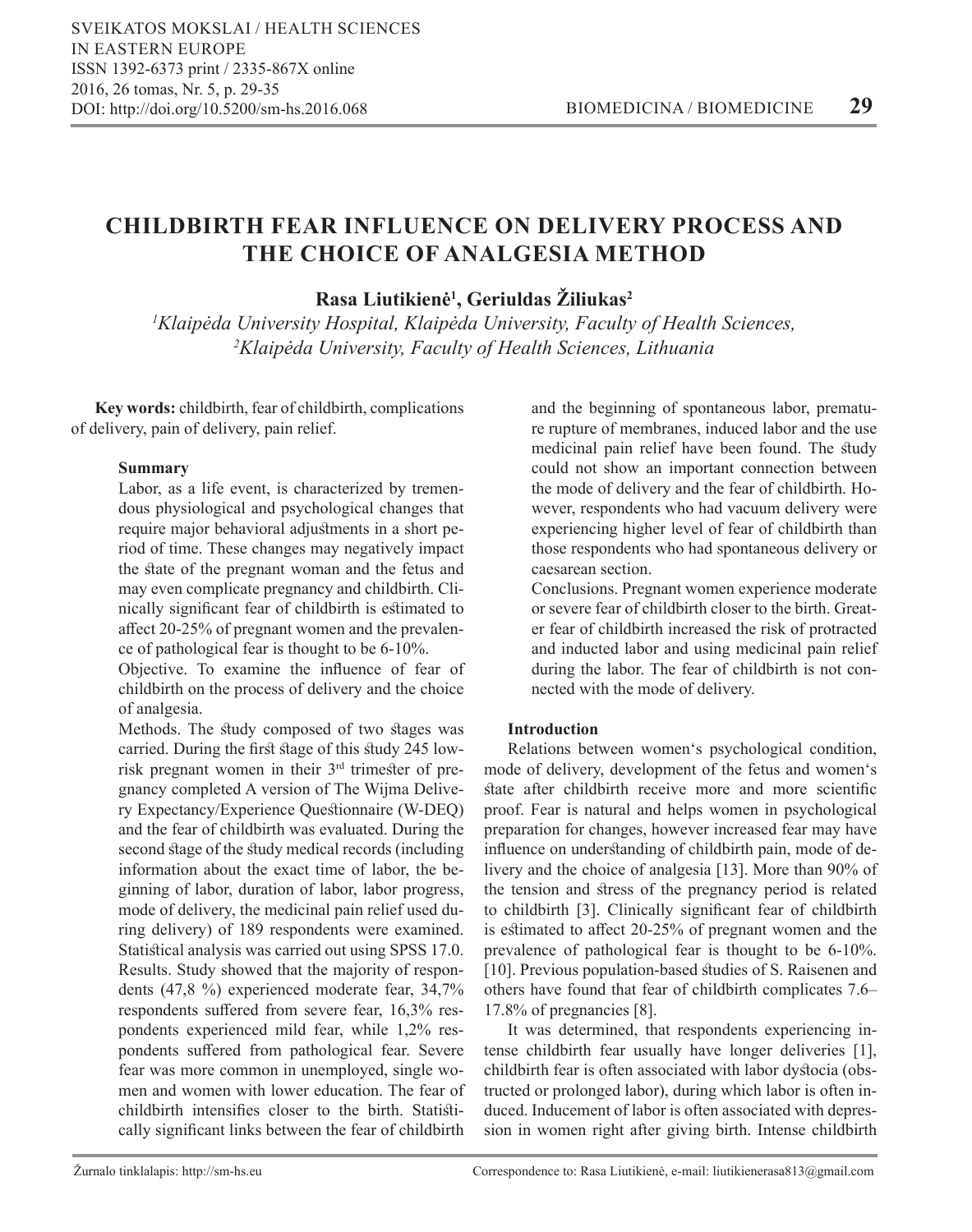fear is often associated with emergency caesarian section [7], which results with after birth depression lasting up to half a year after giving birth [6].

Understanding and responding to pregnant woman's beliefs and attitudes is an important focus of international maternity health policy. Such terms as "woman centered care" and "informed choice" reflect that in addition to the physiological aspects of pregnancy and birth, there are psychological, psychosexual, and psychosocial aspects unique to the individual life experiences of pregnant women. It is essential to take these aspects into account in order to optimize improve the childbirth outcomes and experiences [4].

**Study objective -** examine the influence of fear of childbirth on the process of delivery and the choice of analgesia.

# **Study material and method**

The quantitative research was conducted using questionnaire and document analysis (childbirth medical record) methods. During the first stage of the study low-risk pregnant women in their 3<sup>rd</sup> trimester of pregnancy completed A version of The Wijma Delivery Expectancy/Experience Questionnaire (W-DEQ) and the fear of childbirth was evaluated. The construct of this questionnaire is childbirth fear, which is determined by the means of the woman's cognitive appraisal regarding the delivery process (during labor W-DEQ A version and W-DEQ B version after giving birth)[12]. Questionnaire consists of 6 questions and 33 statements. 6 factors were assessed: 1) fear, 2) negative appraisal, 3) loneliness, 4) lack of self-efficacy, 5) lack of positive anticipation, 6) concerns for the child. Statements were valued by 6 point Likert scale.

During the second stage of the study medical records (including information about the exact time of labor, the beginning of labor, duration of labor, labor progress, mode of delivery, the medicinal pain relief used during delivery) were examined.

Statistical analysis was carried out using SPSS 17.0. Normal data distribution was examined applying the *Kolmogorov-Smirnov* test. For comparison of averages of data with normal distribution among two independent groups *Stjudent* criterion was used. If no normal distribution is present and for low values nonparametric *Mann-Whitney* criterion was used. For evaluation of more than two groups with normal distribution *ANOVA* method was applied, without normal distribution - *Kruskal-Wallis* criterion. For comparison of fear factors when they cannot be assumed to be normally distributed, unparametric *Wilcoxon* criterion was used.

Two ways of presenting data are used: if normal distribution is present - average±standart deviation, if not average(median).

To distinguish relations between different data (with abnormal distribution) *Spearman* correlation method (r coefficient) was used.

Statistical hypothesis significance levels used in the study: when  $p<0,05$  (\*) – significant, when  $p<0,01$  (\*\*) - very significant, when  $p<0,001$  (\*\*\*) - extremely significant and p>0,05 (ns) - statistically insignificant. The inner validity of the questionnaire was calculated using the *Cronbach Alpha* coefficient. Study results show that W-DEQ questionnaire overall inner validity is high - Cronbach Alfa =  $0,906$ .

#### **Results**

245 out of 300 questionnaires were filled and returned. Return percentage – 81,67%. Overall 245 low risk pregnant women took part in the study. Respondents were from 18 to 40 years old (age average 28,65±4,60 years, median - 29 years), according to the duration of pregnancy from 31 to 41 weeks (average 35,49±3,43 weeks, median – 36 weeks). According to age, two groups were analyzed, assigned according to the median - 118 (48,2%) younger than 29 years old and 127 (51,8%) 29 years old and older respondents, according to the week of pregnancy, also two groups - 135(55,1%) respondents pregnant up to 37 weeks and  $110(44,9\%) - 37$  and more weeks.

Majority of respondents (53,5%) were giving birth for the first time (nulliparous), 37,1% - second time and 9,4% - more than second time, out of these respondents - 7,8% third time,  $1,2\%$  fourth time and  $0,4\%$  – sixth time. Absolute majority of the respondents (95,5%) were married or had a partner. More than half of the respondents (66,9 proc.) had a higher education, 25,7% - secondary and 7,3% basic education. According to education respondents were divided in two groups - 164 (66,9%) respondents who have higher education and 81 (33,1%) respondents who have a lower education level (basic/secondary). Majority of the respondents (76,7%) had a job, 14,7% unemployed and 8,6% were students.

After analyzing the answers of childbirth fear questionnaire total childbirth fear index was calculated. Standardized averages and their normal distributions of separate childbirth fear factors was also calculated.

In the common group of respondents total index of childbirth fear was 56,67±20,74 points. Out of possible 165 points, while 0-37 points represent mild childbirth fear, 38-65 points – moderate, 66-100 points – severe and more than 100 points – pathological fear.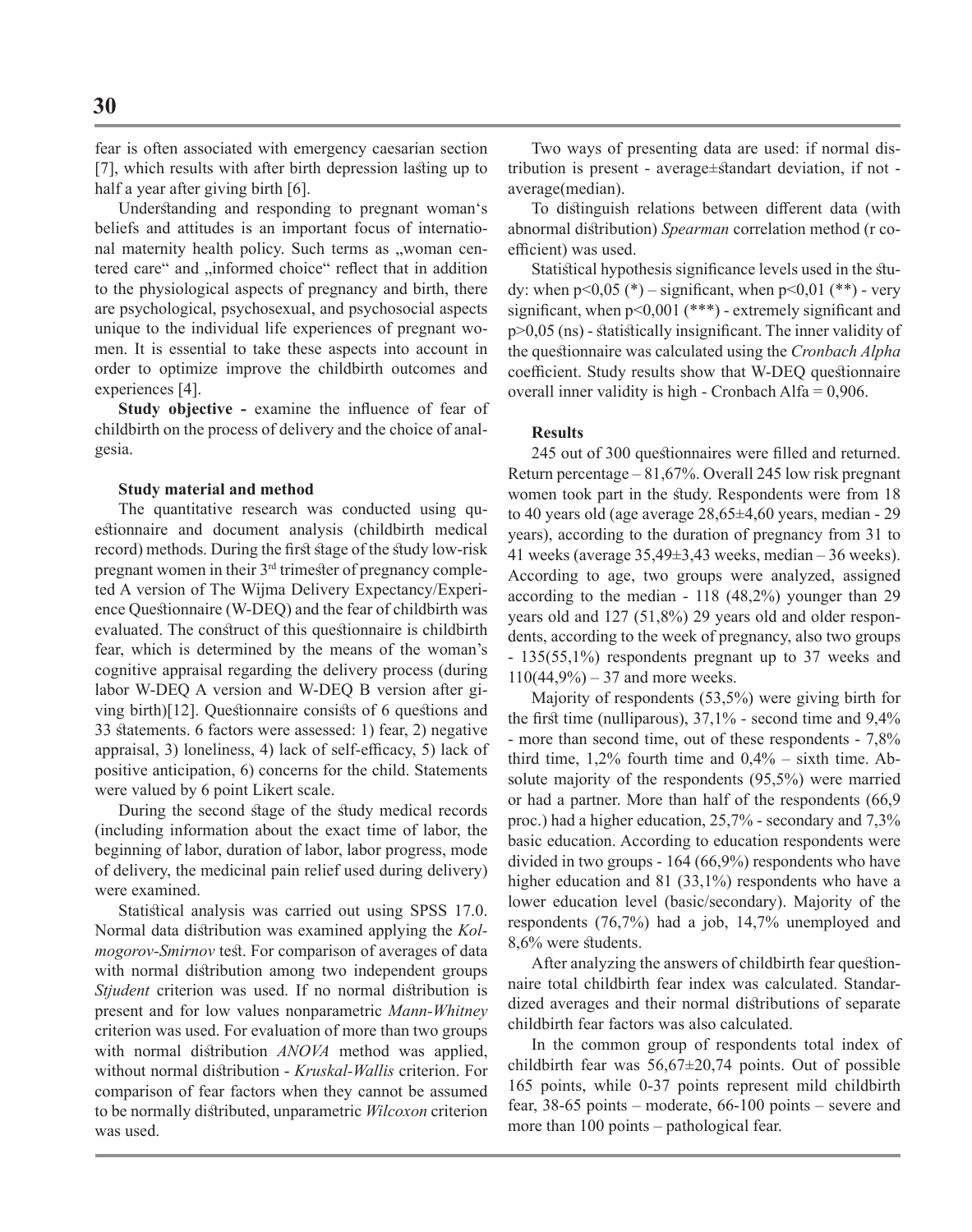Study results show that the majority of respondents  $(47,8\%)$  had moderate childbirth fear,  $34,7\%$  – severe, 16,3% – mild and 1,2% – pathological fear. Since only 3 respondents had pathological childbirth fear, in this study we will be adding this number to the group of respondents with high childbirth fear.

Analysis of different W-DEQ questionnaire factors allowed us to estimate their standardized averages for comparison among themselves. When a nonconformity to normal distribution was found, unparametric *Wilcoxon* criterion was used.

While assessing the childbirth fear factors it was determined that respondents evaluated their self-efficacy (*2,19(2,29) points*) and their fear during delivery (*2,14(2,17) points*), most negatively of all the factors (p<0,001), at the same time loneliness (*0,91(0,75) points*) and concerns for the child were evaluated more positively (p<0,001) in comparison to other factors.

No significant differences were observed in the analysis of the total rate of childbirth fear in relation to experience of delivery (*childbirth for the first time 55,74±20,58 points., second time 58,60±21,64 points and more than second time 54,35* $\pm$ *18,10: p=0,513*) – only a slightly increased average was observed in the group giving birth for the second time.



**1 pic.** Differences of overall childbirth fear total rate average depending on the beginning of labor



**2 pic.** Different evaluation of childbirth fear factors depending on beginning of delivery

No significant difference was determined in the analysis of the expression of childbirth fear, that is overall distribution of childbirth fear index distribution among levels of childbirth fear according to experience of childbirth  $(p=0,184)$ . In the group of women giving birth for the second time a slightly increased number of women with severe fear childbirth was observed compared to nulliparous respondents and women giving birth more than second time (severe childbirth fear giving birth for the second time 45,1 proc., first time - 30,5% and more than second time - 30,4%)

Study results show that respondents whose childbirth was timely had significantly less childbirth fear (p=0,003) compared to respondents, whose labor was induced. It was also observed that they had less childbirth fear than respondents who had premature water break (*timely delivery 53,78±18,81 points, premature water break 58,0±27,57 points and induced labor 66,76±19,42 points: p=0,011*) (1 pic.).

Analysis of different childbirth fear factors depending



**3 pic.** Differences of childbirth fear factor evaluation in relation to labor inducement



**4 pic.** Evaluation of factors representing childbirth fear depending on the mode of delivery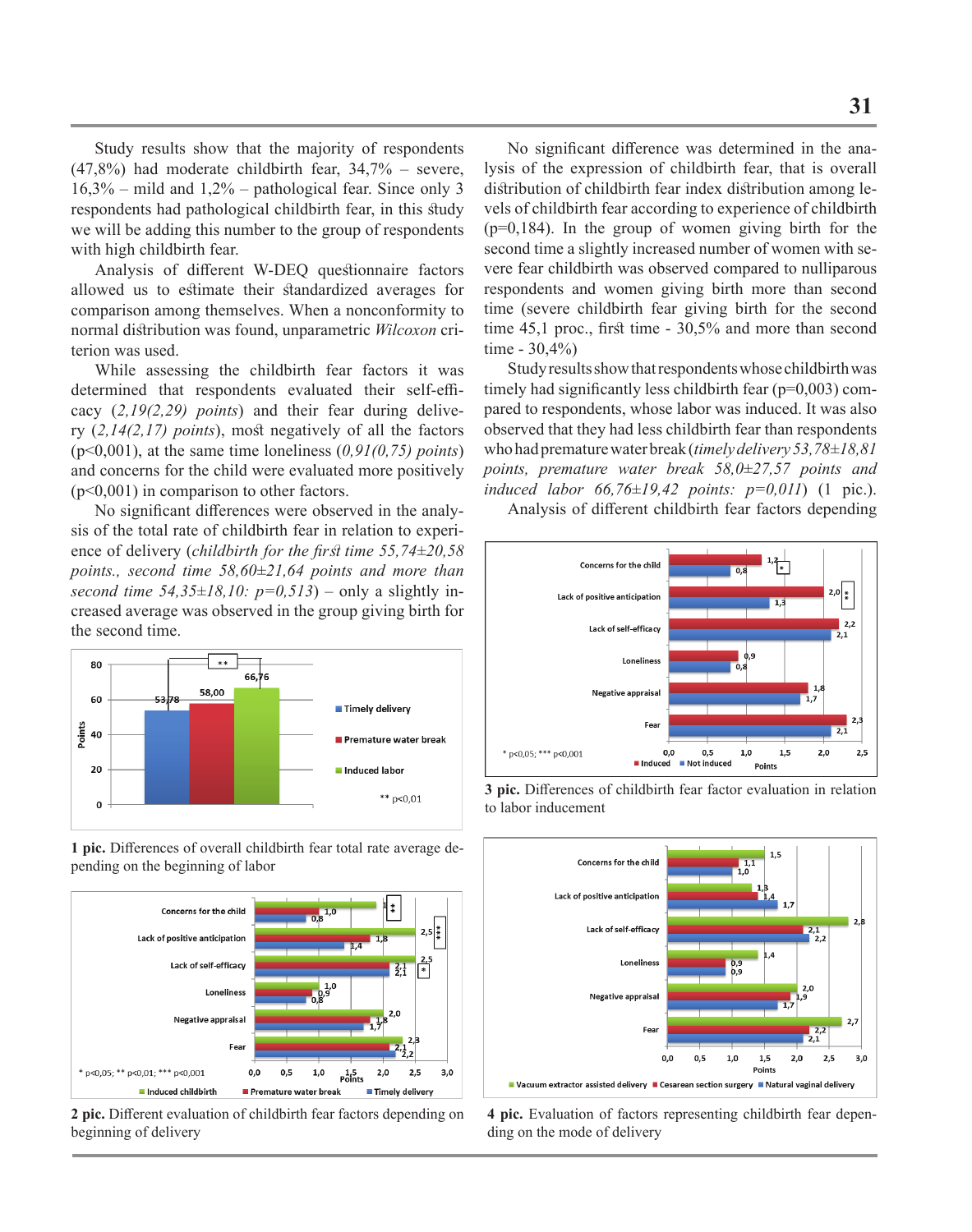| <b>Indicator</b>                   | Period 1 |       | Period 2 |       | Period 3 |    | Overall<br>childbirth<br>duration |       |
|------------------------------------|----------|-------|----------|-------|----------|----|-----------------------------------|-------|
|                                    | r        | р     | r        | р     | r        | p  | r                                 | p     |
| Overall childbirth fear<br>index   | 0,08     | ns    | 0,10     | ns    | 0.13     | ns | 0,05                              | ns    |
| Fear                               | 0.01     | ns    | $-0.03$  | ns.   | 0.12     | ns | 0.00                              | ns    |
| Negative assessment                | $-0.01$  | ns    | $-0.09$  | ns    | 0.14     | ns | $-0.05$                           | ns    |
| Loneliness                         | 0.06     | ns    | 0,05     | ns    | 0.04     | ns | 0,01                              | ns    |
| Lack of self-efficacy              | $-0.04$  | ns    | 0.14     | ns.   | 0.06     | ns | $-0.03$                           | ns    |
| Lack of positive anti-<br>cipation | 0,20     | 0,006 | 0,23     | 0,003 | 0,15     | ns | 0,19                              | 0,016 |
| Concerns for the child             | 0.18     | 0.015 | 0,18     | 0.023 | 0.10     | ns | 0.20                              | 0.011 |

**Table 1.** Relations between fear of childbirth and childbirth duration *ns - statistically insignificant relation*

**Table 2.** Relations between childbirth fears and application of labor inducing measures

*ns - statistically insignificant relation*

| <b>Indicators</b>                             |      | Amniotomy | I V     |       |  |
|-----------------------------------------------|------|-----------|---------|-------|--|
|                                               | r    | р         | r       | p     |  |
| Overall childbirth fear in-<br>$\frac{d}{dx}$ | 0,21 | 0,004     | 0,12    | ns    |  |
| Fear                                          | 0,19 | 0,010     | 0,09    | ns    |  |
| Negative assessment                           | 0,11 | ns        | 0.01    | ns    |  |
| Loneliness                                    | 0,10 | ns        | 0,07    | ns    |  |
| Lack of self-efficacy                         | 0,20 | 0,007     | $-0.03$ | ns    |  |
| Lack of positive anticipa-<br>tion            | 0,21 | 0,003     | 0,21    | 0,003 |  |
| Concerns for the child                        | 0,18 | 0,013     | 0,19    | 0,008 |  |

on the beginning of labor determined that before delivery respondents whose labor was induced evaluated their selfefficacy more negatively (*induced labor 2,5(2,6) points, premature water break 2,1(2,4) points and timely delivery 2,1(2,2) points: p=0,028*), positive anticipation (*induced labor 2,5(2,3) points, premature water break 1,8(1,7) points and timely delivery 1,4(1,2) points: p<0,001*) during delivery they had more concerns for the child (*induced labor 1,9(1,5) points, premature water break 1,0(1,0) points and timely delivery 0,8(0,5) points: p=0,002*) compared to respondents, whose delivery was timely and respondents with premature water break, even though the positive anticipation and concerns for the child of the latter group of respondents were higher than respondents who gave a timely delivery (2 pic.).

The applied Spearman correlation method showed the duration of delivery was significantly influenced (especially in the first and second periods) by higher lack of positive anticipation (*first period r=0,20: p=0,006; second period* 

*r=0,23: p=0,003; overall childbirth duration r=0,19: p=0,016*) and higher concerns for the child (*first period r=0,18: p=0,015; second period r=0,18: p=0,023; overall childbirth duration r=0,20: p=0,011*) (1 table).

After analyzing overall childbirth fear index in respect of induced labor, a significant difference was identified  $(p<0.05)$ - respondents whose labor was induced had a higher fear of childbirth than those whose labor was not induced (*60,15±21,97 points vs 53,48±20,35 points: p=0,032*).

Analysis of evaluation of different childbirth fear factors in relation to labor inducement revealed that before delivery respondents whose labor was induced evaluated their positive anticipation more negatively (*2,0(1,7) points vs 1,3(1,0) points: p<0,001*) during labor they had more concerns for the child  $(1,2(1,0)$  points vs  $0,8(0,5)$  points:  $p=0,028$  compared to respondents whose labor was not induced (3 pic.).

Analysis of correlation between childbirth fear and labor inducement by artificially breaking water (amniotomy) revealed significant relations between amniotomy and overall childbirth fear index (*r=0,21: p=0,004)* and such factors as fear (*r=0,19: p=0,010)*, lack of self-efficacy (*r=0,20: p=0,007)* and positive anticipation (*r=0,21: p=0,003)* and concerns for the child (*r=0,18: p=0,013)*  labor inducement by artificially breaking water was more commonly used when respondents had higher childbirth fear, especially related to lack of positive anticipation, lack of self-efficacy, fear and concerns for the child (2 table).

Significant relations were determined between labor induced by oxytocin and childbirth fear factors, such as lack of positive anticipation (*r=0,21: p=0,003)* and concerns for the child  $(r=0.19; p=0.008)$  – if the childbirth fears of

**Table 3.** Relations between childbirth fear and measures of pain relief

*ns - statistically insignificant relation*

| <b>Indicators</b>                |         | AE      | <b>Doloblok</b> |       |  |
|----------------------------------|---------|---------|-----------------|-------|--|
|                                  | r       | р       | r               | р     |  |
| Overall childbirth fear<br>index | 0,10    | ns      | 0,11            | ns    |  |
| Fear                             | $-0.03$ | ns      | 0,07            | ns    |  |
| Negative appraisal               | $-0,01$ | ns      | 0,05            | ns    |  |
| Loneliness                       | 0,13    | ns      | 0,10            | ns    |  |
| Lack of self-efficacy            | $-0.06$ | ns      | 0,16            | 0,028 |  |
| Lack of positive<br>anticipation | 0,27    | < 0.001 | 0,01            | ns    |  |
| Concerns for the child           | 0,18    | 0,016   | $-0.01$         | ns    |  |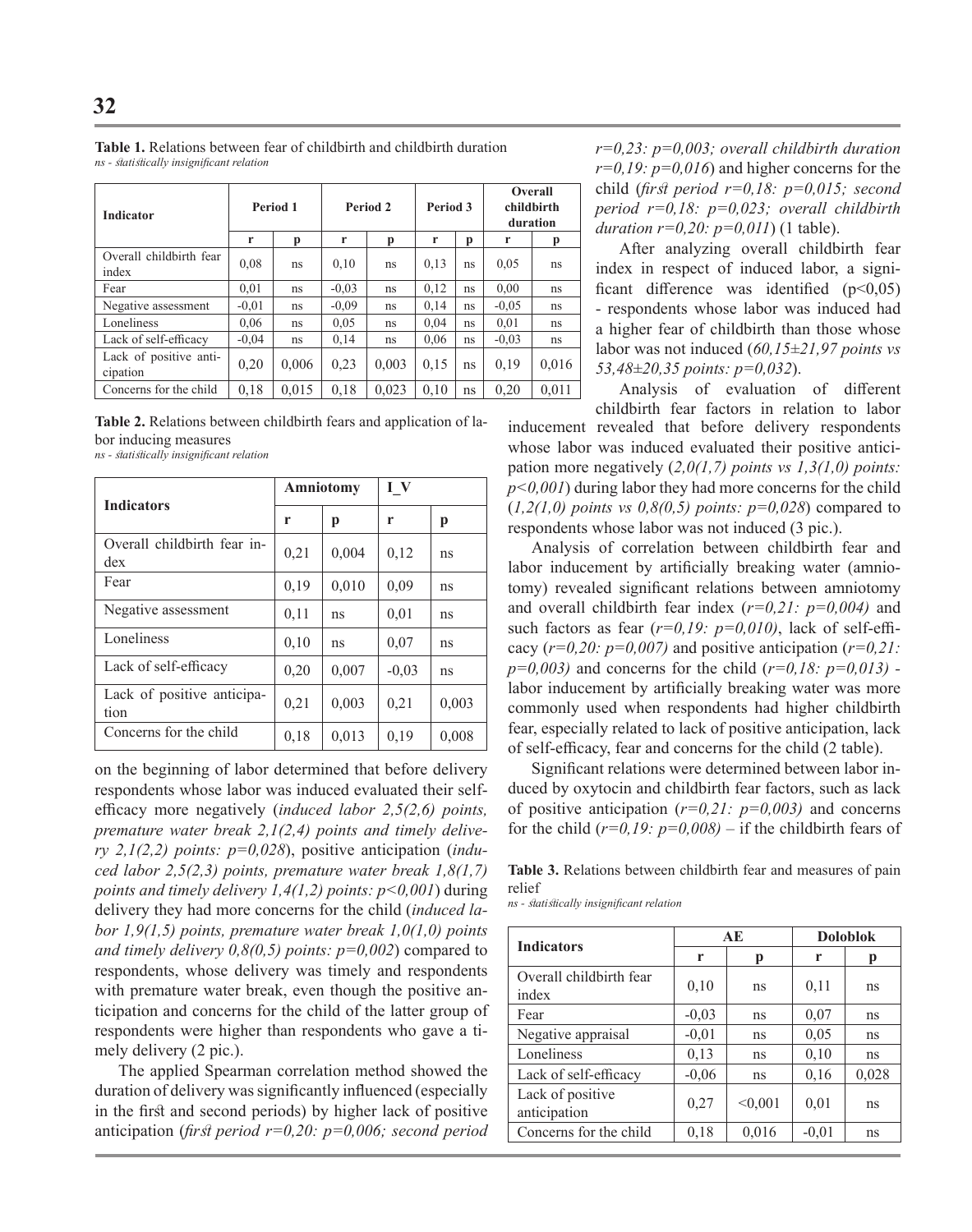lack of positive anticipation and concerns for the child are higher, oxytocin should have been used in more cases (2 table).

Assessment of the overall childbirth fear index in relation to mode of delivery no significant relations were discovered, however it was observed that respondents, whose mode of delivery was vacuum extractor assisted had higher childbirth fear levels than those respondents who had natural vaginal childbirth or cesarean section surgery (*vacuum extractor assisted delivery 67,0(68,0) points, cesarean section surgery 58,19±19,48 points and natural vaginal childbirth 56,46±20,68 points: p=0,777*). Significant differences might have not been determined due to the low number of vacuum deliveries n=4.

Analyzing different childbirth fear factors depending on the mode of delivery did not show significant  $(p<0.05)$ differences, although it was noticed that the respondents who had vacuum extractor assisted delivery had previously evaluated almost every childbirth fear factor worse, except for the lack of positive anticipation (4 pic.).

After analyzing the overall fear of childbirth factors depending on the use of analgesia, a significant  $(p<0,05)$ difference was found – respondents who had medicinal pain relief during the labor were experiencing higher levels of fear than those respondents who did not (*59,22±22,46 points vs 52,39±18,75 points: p=0,032*).

The analysis of different fear of childbirth factors depending on the use of analgesia showed that respondents, to whom pain relief was administered, assessed their confidence during delivery more negatively (*1,8(1,7) points vs 1,3(1,0) points: p=0,003*), stressed their loneliness more  $(1,0(0,8)$  *points vs* 0,7(0,4) *points:*  $p=0,006$  and had more concerns about the child (*1,1(1,0) points vs 0,8(0,5) points: p=0,010*) compared to respondents with no analgesia used during the labor.

Significant relations were determined between childbirth fear and use of epidural anesthesia technique in the factors of lack of positive anticipation (*r=0,27: p<0,001)* and concerns for the child  $(r=0,18: p=0,016)$  – epidural anesthesia technique was more commonly used when the pregnant woman had higher fears during childbirth, especially fears of lack of positive anticipation and concerns for the child. Significant relation was noticed between administering Doloblok and fear of lack of self-efficacy during delivery - if the lack of self-efficacy fear is higher, usually Doloblok was administered more often (3 table).

# **Assessment of results**

The hypothesis raised in the beginning of the study, that women experiencing less fear during childbirth give birth

physiologically and without medicinal pain relief, has been confirmed. The results show, that irrespective of experience of childbirth (both nulliparous and multiparous) experience medium of high fear of childbirth. Our results are similar to those of other scientific studies. F. e. during a scientific study in Australia (using W - DEQ questionnaire) showed that almost 50% of pregnant women experienced medium fear and 26% experienced high levels of fear nearing the time of delivery [2]. Also, the percentage of respondents experiencing pathological fear differs, our result is 1,2%, meanwhile in Scandinavia about 6-10% of respondents experience pathological childbirth fear (W-DEQ total sco $re$  ≥100) [12].

Analysis of respondents' expression of childbirth fear, that is the overall childbirth fear index distribution among fear levels depending on the experience of childbirth, did not show any significant difference. Only in the group of women who were to give birth for the second time there was slightly more respondents with high levels of childbirth fear than the nulliparous women. The reason for this difference might be a negative previous childbirth experience. Therefore it is important while doing the research to separate women who had negative and positive labor experience into two different groups. We have not done this in our research.

The study conducted in 6 European countries [8] also did not find a significant link between the childbirth fear and the number of deliveries. This study showed that 11,4% nulliparous women and 11% of multiparous women experienced severe fear of childbirth. Whereas other scientists state that nulliparous women experience higher levels of childbirth fear than multiparous women [6]. What is more, Australian researchers have found links between the childbirth fear and number of deliveries – severe fear (W-DEQ total score  $\geq 66$ ) was experienced by 31,5 % nulliparous women and 18 % multiparous women[11].

The study showed that respondents who had timely delivery experienced significantly (p=0,003) lower levels of childbirth fear than those respondents who had induced labor, also the group of timely delivery respondents experienced lower levels of childbirth fear than those who had premature water break.

Spearman's correlation method showed that greater lack of positive anticipation had a significant impact for a longer labor duration, especially for the first and second period of labor.

After analyzing the overall childbirth fear index depending on the labor inducement a significant  $(p<0.05)$  difference was found – respondents with induced labor had experienced higher levels of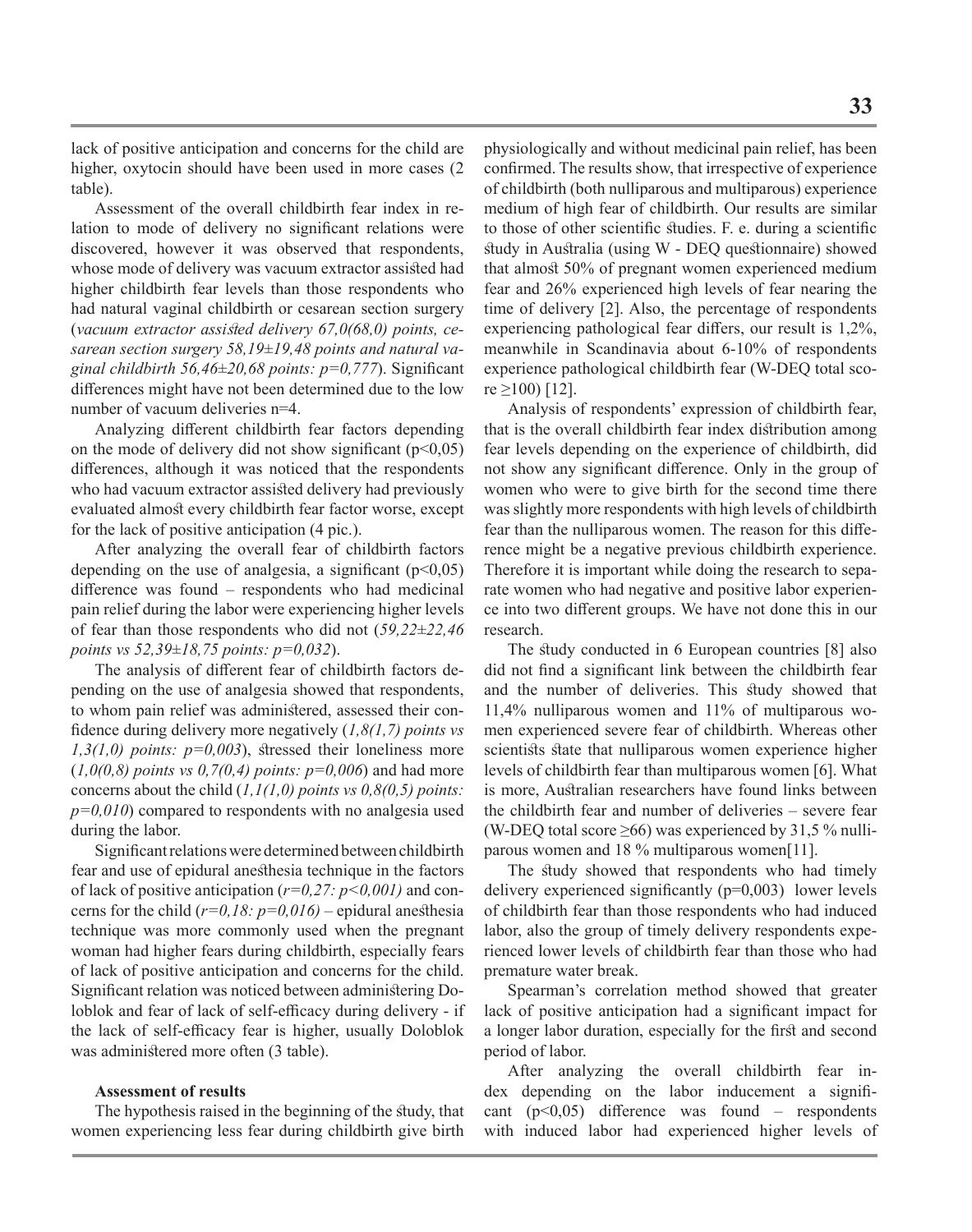childbirth fear than those respondents with natural labor.

After analyzing the overall childbirth fear index depending on the use of analgesia a significant ( $p$ <0,05) difference was found – respondents for whom the analgesia was administered experienced higher level of fear of childbirth than those respondents with no medicinal pain relief.

In this research we could not gather information about cesarean deliveries on maternal request, because in Lithuania there is no legal basis for this kind of operation without medical indications. This is one of the flaws of our study. During the pregnancy it is advisable to determine whether or not pregnant women are planning to have cesarean section and what is the reason for this choice: the fear of childbirth or previous negative labor experience. The science shows that if these women receive psychological help in time, they tend to choose natural vaginal delivery.

Other flaw of our study was the low number of respondents, therefore, concrete conclusions about fear of childbirth and preferred mode of delivery cannot be drawn, for example, relation between childbirth by vacuum extraction and fear of childbirth because there were only four such cases in this study.

In conclusion, according to scientific studies and practical experience of other countries, the medical staff, providing first-hand ambulatoric medical care services for pregnant women in Lithuania (family doctors, midwives, doctors obstetricians-gynecologists) should take note of the psycho-emotional state of pregnant women during pregnancy and especially nearing delivery.

## **Conclusions**

1. Study results show that majority of pregnant women, both giving birth for the first time and those with previous experience of delivery, experience medium and high levels of childbirth fear. Fear increases nearing time of delivery, especially giving birth for the second time. Respondents giving birth for the second time had more negative attitudes, assessed their confidence and self-reliance more negatively, they experienced more negative thoughts about the health condition of the child, compared to women giving birth for the first time. Single respondents with lower education felt more fear of childbirth compared to respondents who have a partner and a higher education.

2. Study results also show that respondents whose delivery was timely had a significantly lower childbirth fear, estimated their self-efficacy better, had more positive anticipation and less concerns for their child, compared to the respondents whose labor was induced. It was also observed that lack of positive anticipation had a significant influence on the duration of labor, especially in the first and second periods. Respondents with higher childbirth fear had premature water break more often, more often labor was induced by oxitocin or amniotopy. While analyzing the influence of different childbirth fear factors in respect of induced labor it was determined that before delivery respondents whose labor was induced had less positive anticipation about their delivery, they had more concerns for their child compared to respondents whose labor was not induced. Respondents who feared childbirth less most often would have timely deliveries. Significant relations between fear of childbirth and mode of delivery were not identified.

3. Respondents experiencing higher levels of fear choose medicinal pain relief methods more often. Respondents, to whom pain relief was administered, assessed their confidence during delivery more negatively, stressed their loneliness more and had more doubts about the child compared to respondents without medical pain relief.

#### **References**

- 1. Adams SS, Eberhard-Gran M, Eskild A. Fear of childbirth and duration of labor: a study of 2206 women with intended vaginal delivery. BJOG. 2012 Sep;119(10):1238-46. http://dx.doi.org/10.1111/j.1471-0528.2012.03433.x
- 2. Fenwick J, Gamble J, Creedy DK, Buist A, Turkstra E, Sneddon A, Scuffham PA, Ryding E.L, Jarrett V, Toohill J. Study protocol for reducing childbirth fear: a midwife-led psycho-education intervention. BMC Pregnancy Childbirth. 2013; 20(13):190. http://dx.doi.org/10.1186/1471-2393-13-190
- 3. Firouzbakht M, Nikpour M, Salmalian H, Ledari FM, Khafri S. The effect of perinatal education on Iranian mothers' stress and labor pain. Glob J Health Sci 2013; 14;6(1):61-8.
- 4. Haines HM, Pallant JF, Fenwick J, Gamble J, Creedy DK, Toohill J, Hildingsson I. Identifying women who are afraid of giving birth: A comparison of the fear of birth scale with the WDEQ-A in a large Australian cohort. Sex Reprod Healthc 2015; 6(4):204-210.

http://dx.doi.org/10.1016/j.srhc.2015.05.002

 5. Jokić-Begić N, Zigić L, Nakić Radoš S. Anxiety and anxiety sensitivity as predictors of fear of childbirth: different patterns for nulliparous and parous women. J Psychosom Obstet Gynaecol 2014; 35(1):22-28.

http://dx.doi.org/10.3109/0167482X.2013.866647

- 6. Jusienė R., Zamalijeva O. Moters depresiškumą laikotarpiu po gimdymo prognozuojantys veiksniai. Psichologija. 2012;  $42:69.$
- 7. Laursen M, Johansen C, Hedegaard M. Fear of childbirth and risk for birth complications in nulliparous women in the Danish National Birth Cohort.BJOG. 2009; 116(10):1350-5. http://dx.doi.org/10.1111/j.1471-0528.2009.02250.x
- 8. Lukasse M, Schei B, Ryding EL. Bidens study group. Prevalence and associated factors of fear of childbirth in six European